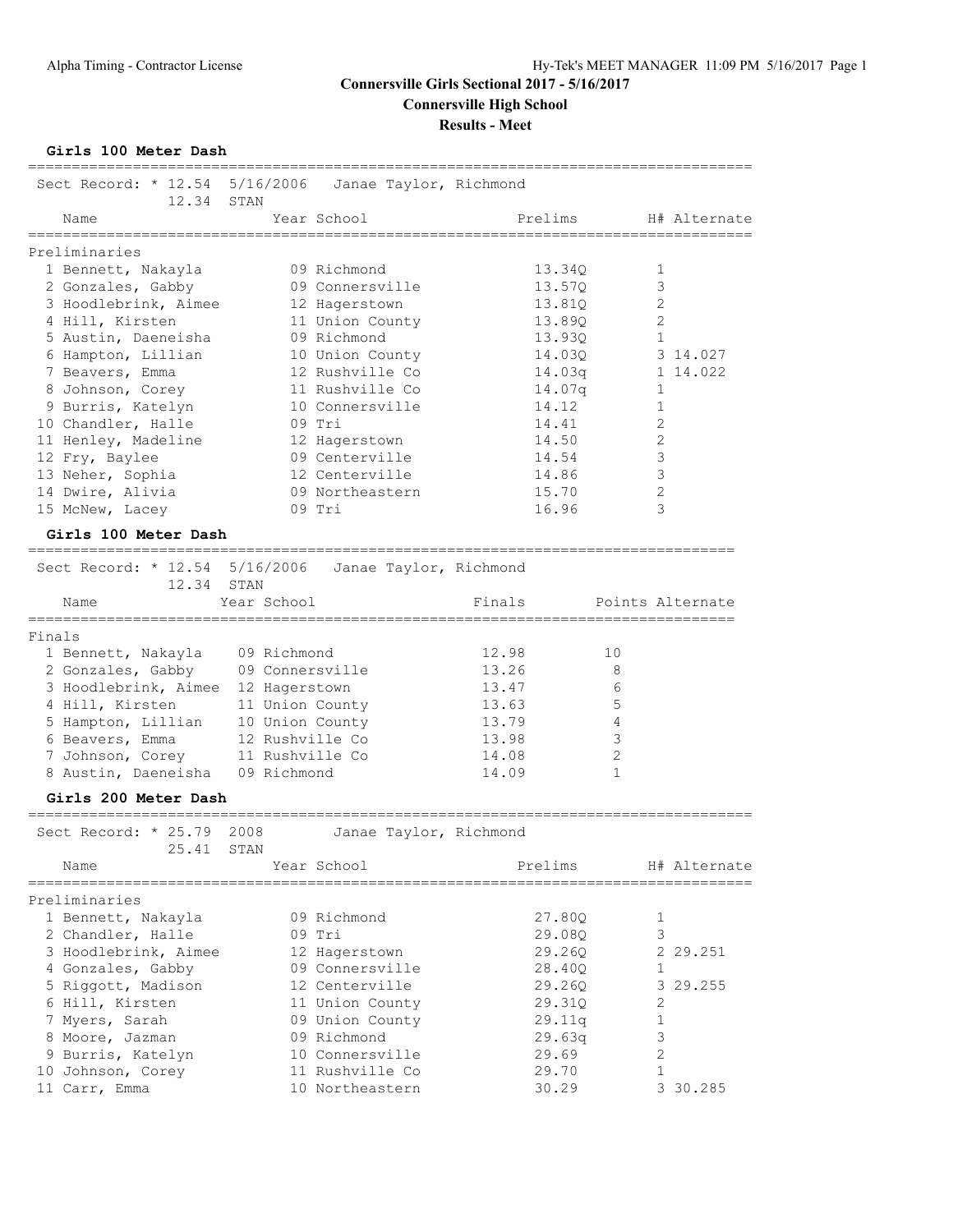#### **....Girls 200 Meter Dash**

| 12 Henley, Madeline | 12 Hagerstown     | 30.29 | 3 30.287 |
|---------------------|-------------------|-------|----------|
| 13 Fry, Baylee      | 09 Centerville    | 30.49 |          |
| 14 Dickman, Sarah   | 11 Seton Catholic | 31.91 |          |
| 15 Takara, Haru     | 11 Northeastern   | 33.73 |          |
| 16 McNew, Lacey     | $09$ Tri          | 36.92 |          |

#### **Girls 200 Meter Dash**

================================================================================= Sect Record: \* 25.79 2008 Janae Taylor, Richmond

| RATULL TIPLES<br>Name | 000 - 200 - 200<br>25.41 | STAN<br>Year School | vanac rayror, Richmond<br>Finals | Points Alternate |  |
|-----------------------|--------------------------|---------------------|----------------------------------|------------------|--|
| Finals                |                          |                     |                                  |                  |  |
| 1 Bennett, Nakayla    |                          | 09 Richmond         | 27.36                            | 10               |  |
| 2 Hoodlebrink, Aimee  |                          | 12 Hagerstown       | 27.78                            | 8                |  |
| 3 Gonzales, Gabby     |                          | 09 Connersville     | 27.91                            | 6                |  |
| 4 Hill, Kirsten       |                          | 11 Union County     | 28.93                            | 5                |  |
| 5 Myers, Sarah        |                          | 09 Union County     | 29.09                            | 4                |  |
| 6 Riggott, Madison    |                          | 12 Centerville      | 29.23                            | 3                |  |
| 7 Chandler, Halle     |                          | 09 Tri              | 29.53                            | 2                |  |
| 8 Moore, Jazman       |                          | 09 Richmond         | 29.96                            |                  |  |
|                       |                          |                     |                                  |                  |  |

#### **Girls 400 Meter Dash**

====================================================================================

 Sect Record: \* 59.58 5/15/2007 Megan VanWinkle, Union Count 57.45 STAN

| Name            |                                      | Year School     | Finals  |                |              | H# Points Alternate |
|-----------------|--------------------------------------|-----------------|---------|----------------|--------------|---------------------|
|                 | 1 Bennett, Nakayla 09 Richmond       |                 | 1:01.70 | 2              | 10           |                     |
|                 | 2 Dougherty, Shannon 10 Rushville Co |                 | 1:02.53 | $\mathcal{L}$  | 8            |                     |
|                 | 3 Vanmiddlesworth, P 10 Richmond     |                 | 1:03.06 | $\overline{2}$ | 6            |                     |
|                 | 4 Keim, Katlyn                       | 10 Rushville Co | 1:05.42 | $\overline{2}$ | 5            |                     |
| 5 Ulm, Abby     |                                      | 09 Centerville  | 1:05.49 | $\mathcal{L}$  | 4            |                     |
|                 | 6 Wilson, Ella                       | 09 Centerville  | 1:06.94 | $\mathbf{1}$   | 3            |                     |
|                 | 7 Phillips, Brooklan                 | 09 Connersville | 1:07.22 | $\mathcal{L}$  | 2            |                     |
|                 | 8 Rogers, Hannah                     | 12 Hagerstown   | 1:07.65 | $\mathcal{L}$  | $\mathbf{1}$ |                     |
|                 | 9 Gregory, Madison                   | 10 Connersville | 1:08.67 | $\overline{2}$ |              |                     |
|                 | 10 Compton, Lynsie                   | 10 Hagerstown   | 1:09.70 |                |              |                     |
| 11 Carr, Emma   |                                      | 10 Northeastern | 1:10.98 |                |              |                     |
|                 | 12 Sibert, Taylor 09 Union County    |                 | 1:11.15 |                |              |                     |
| 13 West, Nora   |                                      | 10 Union County | 1:12.83 |                |              |                     |
|                 | 14 Blevins, Harley 12 Cambridge Ci   |                 | 1:15.87 |                |              |                     |
| 15 Takara, Haru |                                      | 11 Northeastern | 1:18.35 |                |              |                     |
|                 | 16 Appleby, Kensingto                | 12 Tri          | 1:24.64 |                |              |                     |

#### **Girls 800 Meter Run**

====================================================================================

| Sect Record: * 2:23.62 1998                                                    | $2:16.66$ STAN                                                         | Daniel Ooten, NC                            |                                    |
|--------------------------------------------------------------------------------|------------------------------------------------------------------------|---------------------------------------------|------------------------------------|
| Name                                                                           | Year School                                                            | Finals                                      | H# Points Alternate                |
| 1 Barker, Jenna<br>2 Griffith, Charity<br>3 Ramey, Samantha<br>4 Wetzel, Riley | 11 Seton Catholic<br>10 Rushville Co<br>11 Union County<br>09 Richmond | $2:19.66*$<br>2:30.61<br>2:31.10<br>2:33.52 | 2 10<br>- 8<br>$2 \quad 6$<br>$-5$ |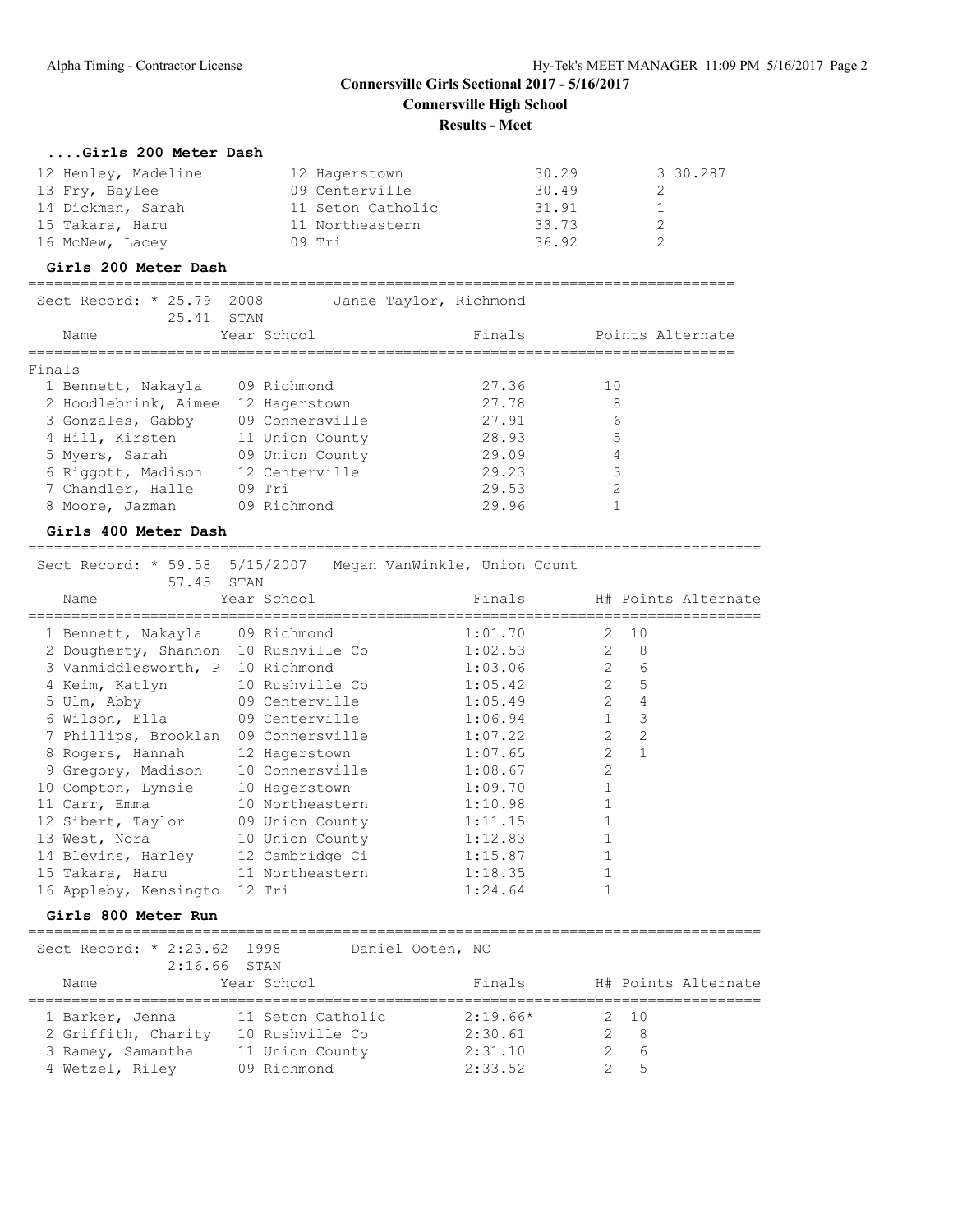#### **....Girls 800 Meter Run**

| 5 Adkins, Megan      | 09 Rushville Co   | 2:40.04 | 4                               |
|----------------------|-------------------|---------|---------------------------------|
| 6 Smith, Marley      | 10 Connersville   | 2:41.90 | $\overline{\phantom{a}}$<br>2   |
| 7 Barker, Erica      | 09 Seton Catholic | 2:42.34 | 2<br>2                          |
| 8 Antrim, Anevay     | 11 Union County   | 2:44.16 | $\mathcal{L}$<br>$\overline{1}$ |
| 9 Newman, Kayla      | 11 Centerville    | 2:51.10 | 2                               |
| 10 Dick, Emily       | 11 Hagerstown     | 2:51.92 |                                 |
| 11 Zetzl, Madison    | 10 Hagerstown     | 2:54.80 | 2                               |
| 12 Bowling, Sicily   | 10 Connersville   | 2:54.87 | 2                               |
| 13 Lamb, Amanda      | 10 Richmond       | 2:58.79 | $\mathcal{L}$                   |
| 14 Appleby, Bayleigh | $09$ Tri          | 3:01.16 |                                 |
| 15 Stroud, Lauren    | $10$ Tri          | 3:16.67 |                                 |

#### **Girls 1600 Meter Run**

================================================================================= Sect Record: \* 5:14.50 2000 Katy Pryor, NC

| 4:59.75 STAN         |                   |         |                  |
|----------------------|-------------------|---------|------------------|
| Name                 | Year School       | Finals  | Points Alternate |
| 1 Barker, Jenna      | 11 Seton Catholic | 5:36.44 | 10               |
| 2 Stamm, Hanna       | 11 Seton Catholic | 5:39.70 | 8                |
| 3 Antrim, Anevay     | 11 Union County   | 5:47.87 | 6                |
| 4 Adkins, Morgan     | 09 Rushville Co   | 5:52.22 | 5                |
| 5 Smith, Marley      | 10 Connersville   | 5:58.87 | 4                |
| 6 McRoberts, Logan   | 11 Hagerstown     | 6:04.63 | 3                |
| 7 Newman, Kayla      | 11 Centerville    | 6:05.40 | $\overline{2}$   |
| 8 Foqq, Kayla        | 12 Rushville Co   | 6:12.96 |                  |
| 9 Lamb, Amanda       | 10 Richmond       | 6:28.21 |                  |
| 10 Appleby, Bayleigh | $09$ Tri          | 6:35.92 |                  |
| 11 Arndt, Caroline   | 10 Connersville   | 6:37.06 |                  |
| 12 Boswell, Angela   | 11 Centerville    | 6:41.58 |                  |
| 13 Matanich, Maci    | 10 Hagerstown     | 6:44.52 |                  |
| 14 Freeman, Madeline | 10 Richmond       | 7:18.15 |                  |

#### **Girls 3200 Meter Run**

| Name | Year School                                                                                                                                                                                                                                                           | Finals                                          | Points Alternate                                                                                                                                                                                                                       |
|------|-----------------------------------------------------------------------------------------------------------------------------------------------------------------------------------------------------------------------------------------------------------------------|-------------------------------------------------|----------------------------------------------------------------------------------------------------------------------------------------------------------------------------------------------------------------------------------------|
|      |                                                                                                                                                                                                                                                                       | 12:12.82                                        | 10                                                                                                                                                                                                                                     |
|      |                                                                                                                                                                                                                                                                       | 12:58.16                                        | 8                                                                                                                                                                                                                                      |
|      |                                                                                                                                                                                                                                                                       | 13:04.13                                        | 6                                                                                                                                                                                                                                      |
|      |                                                                                                                                                                                                                                                                       | 13:22.56                                        | 5                                                                                                                                                                                                                                      |
|      |                                                                                                                                                                                                                                                                       | 13:31.30                                        | 4                                                                                                                                                                                                                                      |
|      |                                                                                                                                                                                                                                                                       | 13:34.97                                        | 3                                                                                                                                                                                                                                      |
|      |                                                                                                                                                                                                                                                                       | 13:42.00                                        | $\mathfrak{D}$                                                                                                                                                                                                                         |
|      |                                                                                                                                                                                                                                                                       | 14:13.74                                        |                                                                                                                                                                                                                                        |
|      |                                                                                                                                                                                                                                                                       | 14:27.58                                        |                                                                                                                                                                                                                                        |
|      |                                                                                                                                                                                                                                                                       | 14:32.24                                        |                                                                                                                                                                                                                                        |
|      |                                                                                                                                                                                                                                                                       | 15:16.50                                        |                                                                                                                                                                                                                                        |
|      | 10 Richmond                                                                                                                                                                                                                                                           | 16:06.67                                        |                                                                                                                                                                                                                                        |
|      | 11 Richmond                                                                                                                                                                                                                                                           | 16:56.57                                        |                                                                                                                                                                                                                                        |
|      | 1 Stamm, Hanna<br>2 Adkins, Morgan<br>3 McRoberts, Logan<br>4 Foqq, Kayla<br>5 West, Alyssa<br>6 Shafer, Anna<br>7 Tedder, Kailee<br>8 McCreary, Elaina<br>9 Bottomley, Elise<br>10 Jackson, Maria<br>11 Boswell, Angela<br>12 Freeman, Madeline<br>13 Burden, Taylor | Sect Record: * 11:17.43 2003<br>$10:55.05$ STAN | Brittany Tourville, RHS<br>11 Seton Catholic<br>09 Rushville Co<br>11 Hagerstown<br>12 Rushville Co<br>11 Union County<br>10 Hagerstown<br>10 Centerville<br>10 Connersville<br>10 Connersville<br>11 Seton Catholic<br>11 Centerville |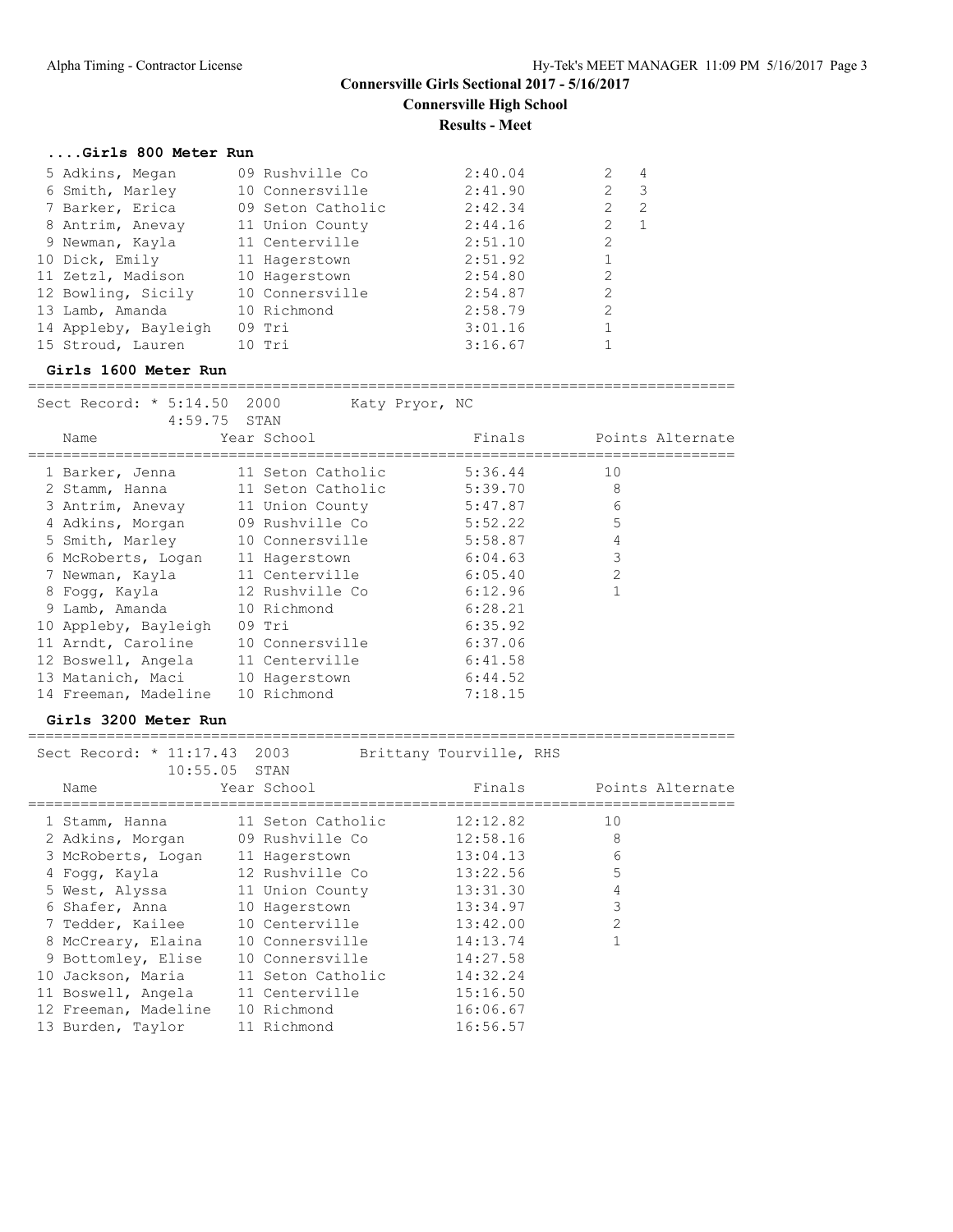**Girls 100 Meter Hurdles**

| =========================<br>Sect Record: $*$ 15.10          | 15.00      | 2010 |                |                 | Jalencia Lemmons, Connersville |        |         |                |                    |              |                     |
|--------------------------------------------------------------|------------|------|----------------|-----------------|--------------------------------|--------|---------|----------------|--------------------|--------------|---------------------|
| Name                                                         |            | STAN |                | Year School     |                                |        | Prelims |                | :================= |              | H# Alternate        |
| Preliminaries                                                |            |      |                |                 |                                |        |         |                |                    |              |                     |
| 1 Cannon, Emma                                               |            |      |                | 09 Union County |                                |        | 17.07Q  |                |                    | 2            |                     |
| 2 Turner, Maddi                                              |            |      |                | 09 Rushville Co |                                |        | 17.56Q  |                |                    | 1            |                     |
| 3 Lynch, Kenzie                                              |            |      |                | 10 Connersville |                                |        | 17.41Q  |                |                    | 2            |                     |
| 4 Murphy, Zoe                                                |            |      |                | 09 Union County |                                |        | 17.920  |                |                    | $\mathbf 1$  |                     |
| 5 Rusznak, Jolie                                             |            |      |                | 11 Centerville  |                                |        | 18.22q  |                |                    | 2            |                     |
| 6 Bowling, Summer                                            |            |      |                | 11 Rushville Co |                                |        | 18.51q  |                |                    | 1            |                     |
| 7 Bradway, Camryn                                            |            |      |                | 09 Hagerstown   |                                |        | 18.70q  |                |                    | 1            |                     |
| 8 Fitzgerald, Laila                                          |            |      |                | 11 Connersville |                                |        | 18.73q  |                |                    | 1            |                     |
| 9 Harmon, Alexis                                             |            |      |                | 09 Centerville  |                                |        | 18.95   |                |                    | 2            |                     |
| 10 Golay, Camille                                            |            |      |                | 11 Richmond     |                                |        | 20.24   |                |                    | $\mathbf{2}$ |                     |
| 11 Bertsch, Olivia                                           |            |      |                | 12 Cambridge Ci |                                |        | 21.12   |                |                    | 2            |                     |
| 12 Bledsoe, Mallory                                          |            |      |                | 10 Hagerstown   |                                |        | 21.89   |                |                    | 1            |                     |
| 13 May, Madison                                              |            |      |                | 12 Northeastern |                                |        | 23.99   |                |                    | 1            |                     |
| Girls 100 Meter Hurdles<br>--------------------------------- |            |      |                |                 |                                |        |         |                |                    |              |                     |
| Sect Record: * 15.10 2010                                    |            |      |                |                 | Jalencia Lemmons, Connersville |        |         |                |                    |              |                     |
|                                                              | 15.00 STAN |      |                |                 |                                |        |         |                |                    |              |                     |
| Name                                                         |            |      | Year School    |                 |                                | Finals |         |                |                    |              | Points Alternate    |
| Finals                                                       |            |      |                |                 |                                |        |         |                |                    |              |                     |
| 1 Cannon, Emma                                               |            |      |                | 09 Union County |                                | 16.32  |         | 10             |                    |              |                     |
| 2 Turner, Maddi                                              |            |      |                | 09 Rushville Co |                                | 16.33  |         | 8              |                    |              |                     |
| 3 Lynch, Kenzie                                              |            |      |                | 10 Connersville |                                | 17.17  |         | 6              |                    |              |                     |
| 4 Rusznak, Jolie                                             |            |      |                | 11 Centerville  |                                | 17.37  |         | 5              |                    |              |                     |
| 5 Murphy, Zoe                                                |            |      |                | 09 Union County |                                | 17.69  |         | 4              |                    |              |                     |
| 6 Bowling, Summer                                            |            |      |                | 11 Rushville Co |                                | 18.04  |         | 3              |                    |              |                     |
| 7 Bradway, Camryn                                            |            |      | 09 Hagerstown  |                 |                                | 18.36  |         | $\mathbf{2}$   |                    |              |                     |
| 8 Fitzgerald, Laila 11 Connersville                          |            |      |                |                 |                                | 18.48  |         | 1              |                    |              |                     |
| Girls 300 Meter Hurdles                                      |            |      |                |                 |                                |        |         |                |                    |              |                     |
| Sect Record: * 45.05 5/15/2007 Sara Bernzott, Connersville   | 45.36 STAN |      |                |                 |                                |        |         |                |                    |              |                     |
| Name                                                         |            |      | Year School    |                 |                                | Finals |         |                |                    |              | H# Points Alternate |
| 1 Turner, Maddi                                              |            |      |                | 09 Rushville Co |                                | 48.02  |         | 2              | 10                 |              |                     |
| 2 Bowling, Summer                                            |            |      |                | 11 Rushville Co |                                | 49.45  |         | 2              | 8                  |              |                     |
| 3 Lynch, Kenzie                                              |            |      |                | 10 Connersville |                                | 50.52  |         | $\overline{2}$ | $\epsilon$         |              |                     |
| 4 Cannon, Emma                                               |            |      |                | 09 Union County |                                | 51.81  |         | $\overline{2}$ | $\mathbf 5$        |              |                     |
| 5 Rusznak, Jolie                                             |            |      | 11 Centerville |                 |                                | 52.83  |         | $\overline{2}$ | 4                  |              | 52.823              |
| 6 Murphy, Zoe                                                |            |      |                | 09 Union County |                                | 52.83  |         | $\overline{2}$ | $\mathsf 3$        |              | 52.827              |
| 7 Harmon, Alexis                                             |            |      | 09 Centerville |                 |                                | 54.61  |         | $\mathbf{2}$   | $\sqrt{2}$         |              |                     |
| 8 Fitzgerald, Laila                                          |            |      |                | 11 Connersville |                                | 54.72  |         | $\mathbf{1}$   | $\mathbf{1}$       |              |                     |
| 9 Bradway, Camryn                                            |            |      | 09 Hagerstown  |                 |                                | 55.84  |         | $\overline{2}$ |                    |              |                     |
| 10 Renaud, Sophia                                            |            |      |                | 12 Cambridge Ci |                                | 57.37  |         | $\mathbf{1}$   |                    |              |                     |

11 Schmidt, Abbey 11 Seton Catholic 58.98 1 12 Golay, Camille 11 Richmond 1:00.44 1 13 Bertsch, Olivia 12 Cambridge Ci 1:03.86 1 14 May, Madison 12 Northeastern 1:04.14 1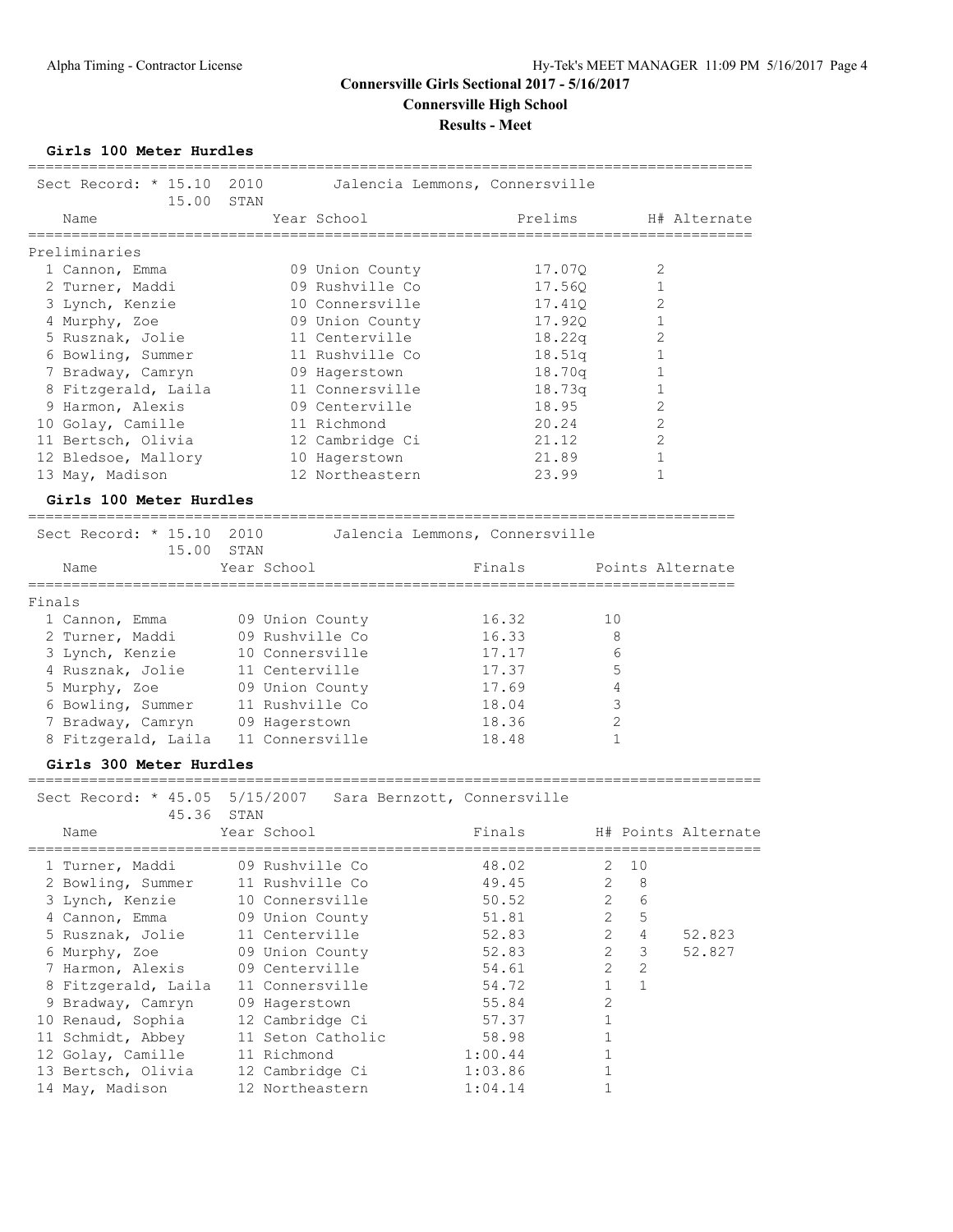#### **Girls 4x100 Meter Relay**

================================================================================= Sect Record: \* 50.65 1998 Richmond, Richmond Ach, Cody, Gordon, DeSana 48.41 STAN School **Finals** Points Alternate ================================================================================= 1 Richmond 'A' 51.76 10 1) Austin, Daeneisha 09 2) Austin, Riley 11 3) Griffin, Lindsey 11 (4) Hunter, Jada 12 2 Union County 'A' 52.83 8 1) Hampton, Lillian 10 2) Hill, Kirsten 11 3) Jones, Kendall 09 4) Myers, Sarah 09 3 Centerville 'A' 54.03 6 1) Davis, Aubrey 11 2) Neher, Sophia 12 3) Riggott, Madison 12 (4) Rusznak, Jolie 11 4 Connersville 'A' 54.31 5 1) Burris, Katelyn 10 2) Gonzales, Gabby 09 3) Lynch, Kenzie 10 4) Owens, Whitney 11 5 Rushville Consolidated 'A' 55.05 4 1) Beavers, Emma 12 2) Cameron, Brooke 12 3) Johnson, Corey 11 4) Tague, Shaleigh 11 6 Hagerstown 'A' 55.64 3 1) Sullivan, Olivia 09 2) Hoodlebrink, Aimee 12 3) Henley, Madeline 12 (4) Hill, Abby 09 7 Cambridge City Lincoln 'A' 58.77 2 1) Todd, Tori 12 2) Blevins, Harley 12 3) Davis, Ryanne 11 (4) Aenaud, Sophia 12 8 Tri 'A' 59.43 1 1) Abrams, Maddy 09 2) Appleby, Kensington 12 3) Paull, Jocelyn 11 4) Stroud, Lucy 11 **Girls 4x400 Meter Relay** ==================================================================================== Sect Record: \* 4:14.01 2012 Hagerstown, Hagerstown C Barlett, S Denhart, K Reneau, N Rueter 3:58.93 STAN<br>School Finals H# Points Alternate ==================================================================================== 1 Rushville Consolidated 'A' 4:12.45\* 2 10 1) Dougherty, Shannon 10 2) Griffith, Charity 10 3) Keim, Katlyn 10 10 10 4) Turner, Maddi 09 2 Richmond 'A' 4:15.29 2 8 1) Hunter, Maddr 05<br>
Richmond 'A' 4:15.29 2 8<br>
1) Bennett, Nakayla 09 2) Hunter, Jada 12<br>
3) Vanmiddlesworth, Payton 10 4) Wetzel, Riley 09<br>
Union County 'A' 4:24.79 2 6 3) Vanmiddlesworth, Payton 10 4) Wetzel, Riley 09 3 Union County 'A' 4:24.79 2 6 1) Antrim, Anevay 11 2) Hampton, Lillian 10 3) Myers, Sarah 09 4) Ramey, Samantha 11 4 Connersville 'A' 4:29.32 2 5 1) Gregory, Madison 10 2) Lynch, Kenzie 10 3) Phillips, Brooklan 09 (4) Smith, Marley 10 5 Centerville 'A' 4:31.55 2 4 1) Riggott, Madison 12 12 2) Rusznak, Jolie 11 3) Ulm, Abby 09 4) Wilson, Ella 09 6 Seton Catholic 'A' 4:32.88 2 3 1) Barker, Erica 09 120 20 Barker, Jenna 11 3) Brenneke, Leann 11 1988 (4) Dickman, Sarah 11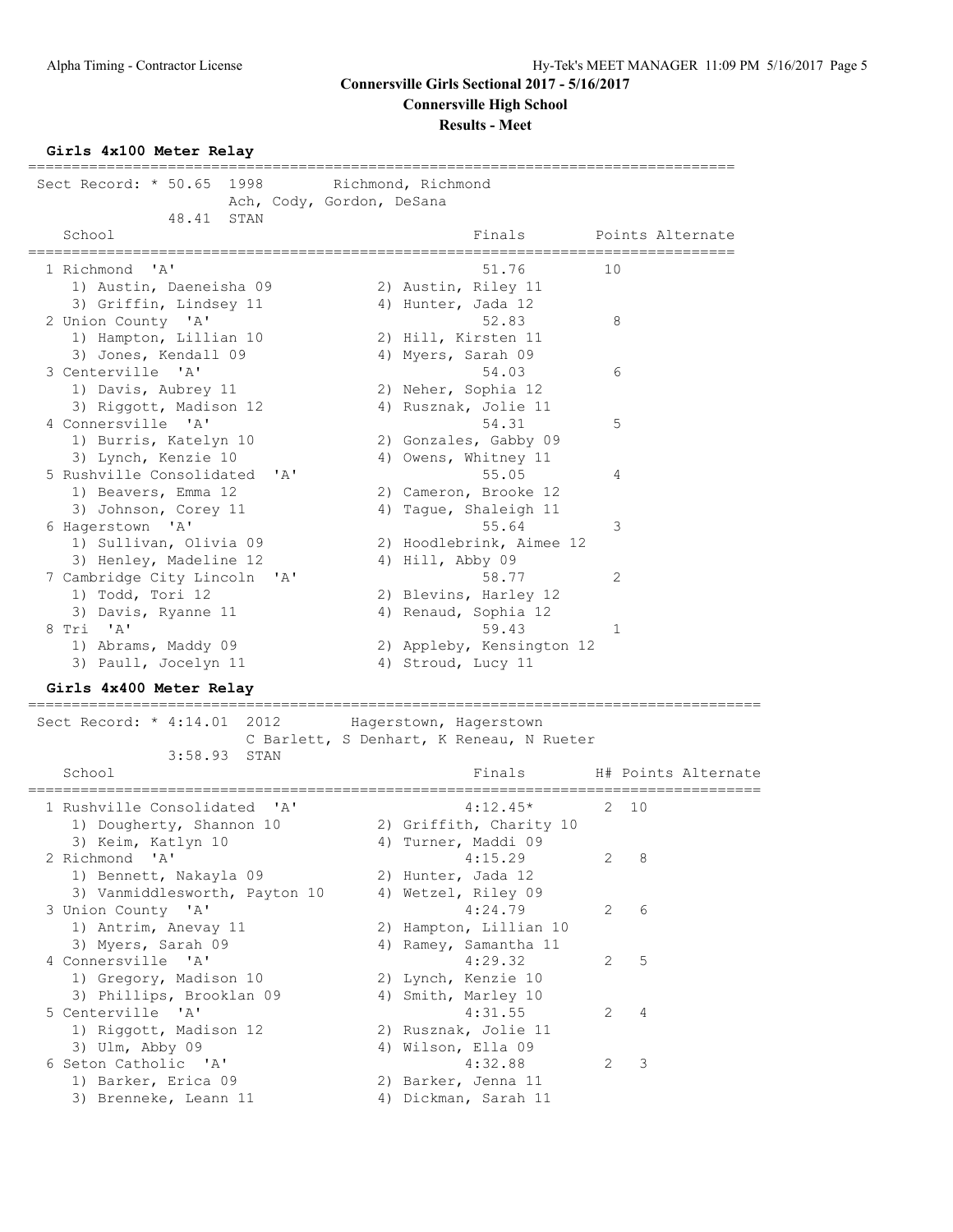#### **Results - Meet**

#### **....Girls 4x400 Meter Relay**

| 7 Hagerstown 'A'              |  | 4:47.08                   | $\mathcal{L}$ | -2 |
|-------------------------------|--|---------------------------|---------------|----|
| 1) Bradway, Camryn 09         |  | 2) Hill, Abby 09          |               |    |
| 3) Rogers, Hannah 12          |  | 4) Swimm, Jessica 09      |               |    |
| 8 Northeastern 'A'            |  | 5:06.38                   |               |    |
| 1) Carr, Emma 10              |  | 2) Dwire, Alivia 09       |               |    |
| 3) May, Madison 12            |  | 4) Takara, Haru 11        |               |    |
| 9 Tri 'A'                     |  | 5:23.55                   |               |    |
| 1) Appleby, Kensington 12     |  | 2) Baker, Rylee 11        |               |    |
| 3) Stroud, Lucy 11            |  | 4) Weatherford, Meghan 11 |               |    |
| 10 Cambridge City Lincoln 'A' |  | 5:27.69                   |               |    |
| 1) Bertsch, Olivia 12         |  | 2) Blevins, Harley 12     |               |    |
| 3) Davis, Ryanne 11           |  | 4) Todd, Tori 12          |               |    |

#### **Girls 4x800 Meter Relay**

================================================================================= Sect Record: \* 9:50.09 2000 NC, New Castle Jones, Ooten, Pryor, Shaffer 9:27.44 STAN School School **Finals** Points Alternate ================================================================================= 1 Rushville Consolidated 'A' 10:18.79 10 1) Adkins, Megan 09 2) Dougherty, Shannon 10 3) Fogg, Kayla 12 4) Griffith, Charity 10 2 Connersville 'A' 10:36.87 8 1) Bowling, Sicily 10 2) McCreary, Elaina 10

| 3) Phillips, Brooklan 09 | 4) Smith, Marley 10          |   |
|--------------------------|------------------------------|---|
| 3 Seton Catholic 'A'     | 10:46.66                     | 6 |
| 1) Barker, Erica 09      | 2) Barker, Jenna 11          |   |
| 3) Brenneke, Leann 11    | 4) Stamm, Hanna 11           |   |
| 4 Centerville 'A'        | 11:02.01                     | 5 |
| 1) Fry, Baylee 09        | 2) Newman, Kayla 11          |   |
| 3) Tedder, Kailee 10     | 4) Ulm, $\lambda$ bby 09     |   |
| 5 Hagerstown 'A'         | 11:41.11                     | 4 |
| 1) Dick, Emily 11        | 2) McRoberts, Logan 11       |   |
| 3) Rogers, Hannah 12     | 4) Shafer, Anna 10           |   |
| 6 Richmond 'A'           | 13:05.04                     | 3 |
| 1) Lopez, Jennifer 10    | 2) Mendoza-gaytan, Brendy 10 |   |
| 3) Vandevord, Maria 11   | 4) Weber, Elizabeth 11       |   |
|                          |                              |   |

#### **Girls High Jump**

|                          | Sect Record: * 5-05.25 5/13/2008 Laura Richards, Connersville<br>$5 - 04.25$ STAN                     |             |                  |
|--------------------------|-------------------------------------------------------------------------------------------------------|-------------|------------------|
| Name                     | Year School                                                                                           | Finals      | Points Alternate |
| P P XXO                  | 1 Griffith, Charity 10 Rushville Co<br>$4-04$ $4-06$ $4-08$ $4-10$ $5-00$ $5-01$ $5-02$<br>O XO P XXX | $5 - 00.00$ | $\overline{10}$  |
| $\bigcap$                | 2 Todd, Tori 12 Cambridge Ci<br>$4-04$ $4-06$ $4-08$ $4-10$ $5-00$<br>O O XO XXX                      | $4 - 10.00$ |                  |
| $\bigcirc$<br>$\bigcirc$ | 2 Davis, Ryanne 11 Cambridge Ci<br>$4-04$ $4-06$ $4-08$ $4-10$ $5-00$<br>XXX<br>$\circ$<br>XO.        | $4 - 10.00$ |                  |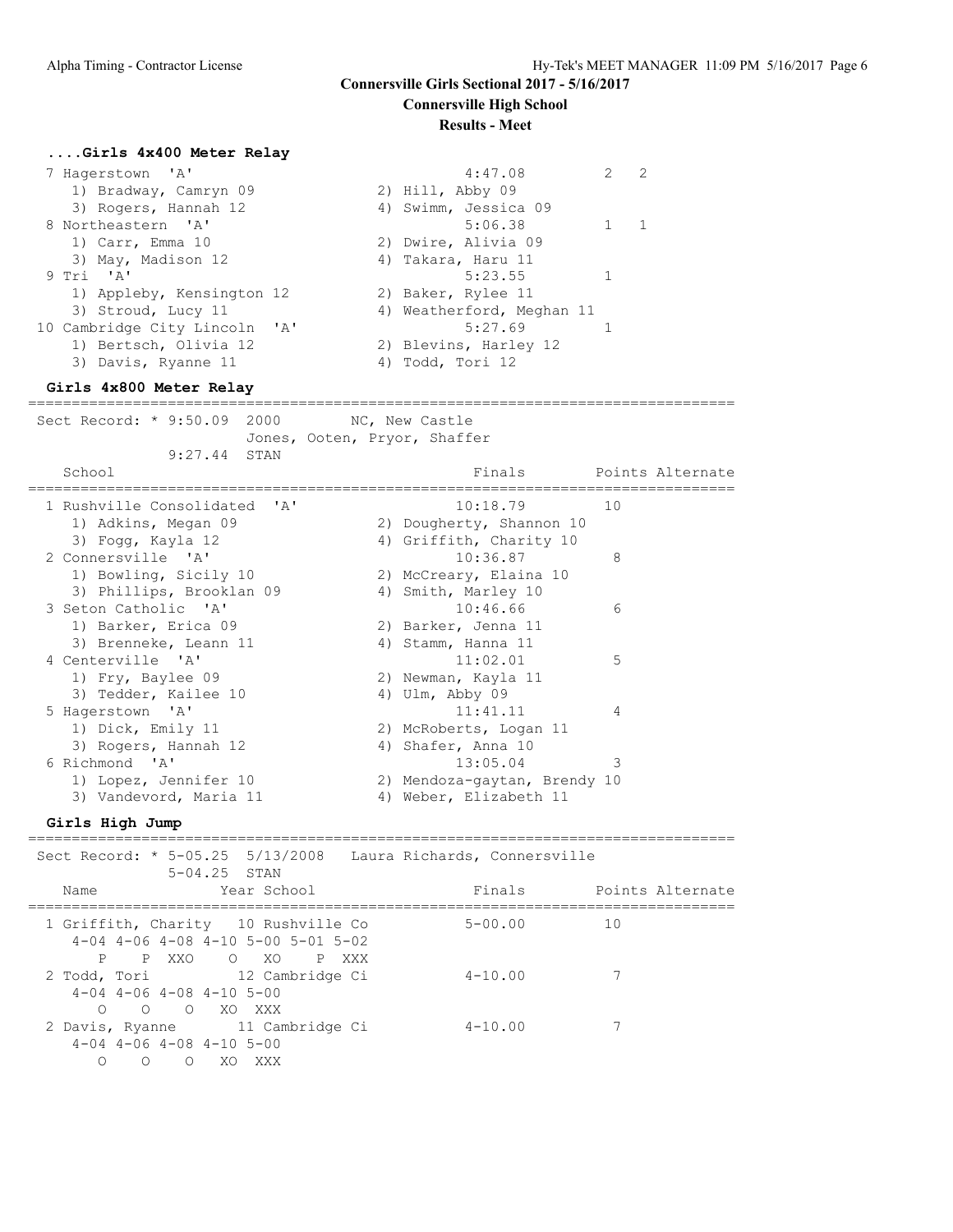| Girls High Jump                                 |                                             |                     |      |
|-------------------------------------------------|---------------------------------------------|---------------------|------|
| 4 Dale, Abby 10 Hagerstown                      |                                             | $4-08.00$ 3.50      |      |
| $4-04$ $4-06$ $4-08$ $4-10$                     |                                             |                     |      |
| O O O XXX                                       |                                             |                     |      |
|                                                 | 4 Griffin, Lindsey 11 Richmond 4-08.00 3.50 |                     |      |
| $4-04$ $4-06$ $4-08$ $4-10$                     |                                             |                     |      |
| O O O XXX                                       |                                             |                     |      |
|                                                 | 4 Swimm, Jessica 09 Hagerstown 4-08.00      |                     | 3.50 |
| $4-04$ $4-06$ $4-08$ $4-10$                     |                                             |                     |      |
| O O O XXX<br>4 Wilson, Brooklyn 09 Union County |                                             | $4 - 08.00$         | 3.50 |
| $4-04$ $4-06$ $4-08$ $4-10$                     |                                             |                     |      |
| $O$ $O$ $O$ $XXX$                               |                                             |                     |      |
| 8 Reboulet, Corrin 09 Rushville Co              |                                             | $4 - 06.00$<br>0.25 |      |
| $4 - 04$ $4 - 06$ $4 - 08$                      |                                             |                     |      |
| O O XXX                                         |                                             |                     |      |
|                                                 | 8 Schmidt, Abbey 11 Seton Catholic 4-06.00  | 0.25                |      |
| $4 - 04$ $4 - 06$ $4 - 08$                      |                                             |                     |      |
| O O XXX                                         |                                             |                     |      |
|                                                 | 8 Austin, Riley 11 Richmond 4-06.00 0.25    |                     |      |
| $4 - 04$ $4 - 06$ $4 - 08$                      |                                             |                     |      |
| O O XXX                                         |                                             |                     |      |
| 8 Fitzgerald, Laila 11 Connersville             |                                             | $4 - 06.00$         | 0.25 |
| $4 - 04$ $4 - 06$ $4 - 08$                      |                                             |                     |      |
| O O XXX                                         | 12 Owens, Whitney 11 Connersville 54-06.00  |                     |      |
| $4 - 04$ $4 - 06$ $4 - 08$                      |                                             |                     |      |
| O XO XXX                                        |                                             |                     |      |
| 13 Ridenour, Darien 11 Centerville              |                                             | $4 - 04.00$         |      |
| $4 - 04$ $4 - 06$                               |                                             |                     |      |
| XXO XXX                                         |                                             |                     |      |
| -- Milligan, Sarah 11 Centerville               |                                             | NH                  |      |
| $4 - 04$                                        |                                             |                     |      |
| XXX                                             |                                             |                     |      |

#### **Girls Pole Vault**

| Sect Record: * 8-06 2016<br>$11 - 04.00$ STAN                                                                                 | S Dickman, Seton Catholic |                         |
|-------------------------------------------------------------------------------------------------------------------------------|---------------------------|-------------------------|
| Year School<br>Name                                                                                                           |                           | Finals Points Alternate |
| 1 Keim, Katlyn 10 Rushville Co<br>$6 - 00$ $6 - 06$ $7 - 00$ $7 - 06$ $8 - 00$ $8 - 06$                                       | $8 - 00.00$               | 10                      |
| XO XO<br>O O XO XXX<br>2 Golay, Camille 11 Richmond<br>$6 - 00$ $6 - 06$ $7 - 00$ $7 - 06$ $8 - 00$                           | $7 - 06.00$               | 8                       |
| O O O XXX<br>$\bigcirc$<br>3 Dickman, Sarah 11 Seton Catholic<br>$6 - 00$ $6 - 06$ $7 - 00$ $7 - 06$<br>O O XXX<br>$\bigcirc$ | $7 - 00.00$               | 6                       |
| 4 Jacobs, Abbi 11 Connersville<br>$6 - 00$ $6 - 06$ $7 - 00$ $7 - 06$<br>$\bigcap$<br>XO X<br>O XXX                           | $J7-00.00$                | 5                       |
| 5 Parsons, Suniah 10 Richmond<br>$6 - 00$ $6 - 06$ $7 - 00$<br>XO.<br>O XXX                                                   | $6 - 06.00$               | 4                       |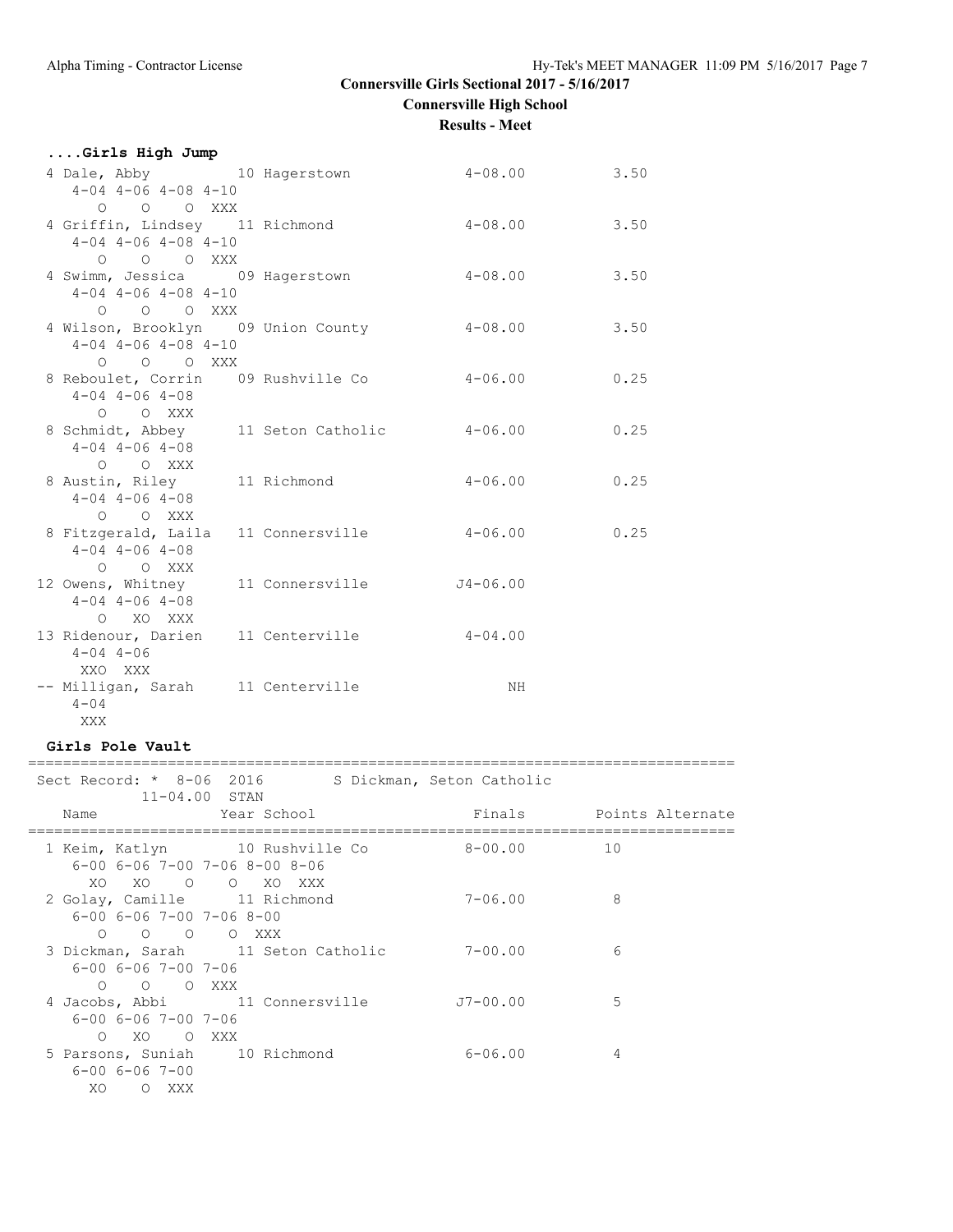**Results - Meet**

#### **....Girls Pole Vault**

| 6 Sargent, Ali<br>$6 - 006 - 06$          | 10 Connersville | $6 - 00.00$ | 2.50 |
|-------------------------------------------|-----------------|-------------|------|
| XO XXX<br>6 Foqq, Kayla<br>$6 - 006 - 06$ | 12 Rushville Co | $6 - 00.00$ | 2.50 |
| XΟ<br>XXX                                 |                 |             |      |

#### **Girls Long Jump**

================================================================================= Sect Record: \* 17-10 5/18/2010 Kim Demmings, Richmond

| Sect Record: * 1/-10 5/18/2010 Kim Demmings, Richmond<br>17-10.75 STAN                                                                                   |                |
|----------------------------------------------------------------------------------------------------------------------------------------------------------|----------------|
| Year School <a> Finals <a> Points Alternate<br/>Name</a></a>                                                                                             |                |
| 1 Dickman, Sarah 11 Seton Catholic 16-01.75 10<br>15-07 15-03.75 15-09.75 16-00 15-06.50 16-01.75                                                        |                |
| 2 Hoodlebrink, Aimee 12 Hagerstown 16-01.50<br>15-03.75 15-10 15-11.50 15-08.50 16-01.50 16-00                                                           | 8              |
| 3 Austin, Riley 11 Richmond 15-07.25<br>FOUL 15-01.25 15-04.50 15-07.25 14-11 15-05                                                                      | 6              |
| 4 Keim, Katlyn 10 Rushville Co 14-11.00<br>FOUL 14-11 FOUL 14-10 14-03 14-07                                                                             | 5              |
| 5 Beavers, Emma 12 Rushville Co 14-10.50<br>14-10.50 FOUL 12-04 14-03.50 14-02.50 14-02.50                                                               | $\overline{4}$ |
| 6 Swimm, Jessica 09 Hagerstown 14-02.00<br>$13-04.50$ $13-07$ $13-07$ $13-05.50$ $13-04.50$ $14-02$                                                      | 3              |
| 7 Jones, Kendall 09 Union County 14-00.25<br>14-00 14-00.25 13-06.25 13-05.25 13-02.50 13-00.50                                                          | 2              |
| 8 Davis, Aubrey 11 Centerville 13-09.50<br>13-05.50 FOUL 13-09 13-05.75 12-08.50 13-09.50                                                                | $\mathbf{1}$   |
| 9 Griffin, Lindsey 11 Richmond 13-08.50<br>13-04 13-08.50 13-01.75 12-06.50 12-09.50 13-01                                                               |                |
| 10 Ridenour, Darien 11 Centerville 13-05.50<br>13-05.50 12-11 13-04.25                                                                                   |                |
| 11 Young, Chyann 09 Connersville 13-02.50<br>13-00 12-06.50 13-02.50                                                                                     |                |
| 12 Beckman, Jessica 10 Connersville 13-01.00<br>12-08 13-00.50 13-01                                                                                     |                |
| $12 - 08$ $13 - 00.50$ $15 - 01$<br>13 Appleby, Kensingto 12 Tri $12 - 03.50$<br>11-09.50 12-03.50 12-01.50<br>uull, Jocelyn 11 Tri 12-01.00<br>12-01.00 |                |
| 14 Paull, Jocelyn 11 Tri<br>12-01 11-05.50 11-06                                                                                                         |                |
| 15 Dwire, Alivia 09 Northeastern 11-08.00<br>$11-03.50$ $11-01.50$ $11-08$                                                                               |                |
| 16 May, Madison 12 Northeastern 10-10.00<br>10-08.50 FOUL 10-10                                                                                          |                |

#### **Girls Shot Put**

| Sect Record: * 38-00 1996<br>39-11.00 STAN |                                                                                              | Amber Roberts, 1996 |                  |
|--------------------------------------------|----------------------------------------------------------------------------------------------|---------------------|------------------|
| Name                                       | Year School                                                                                  | Finals              | Points Alternate |
|                                            | 1 Neff, Kerrigan 12 Cambridge Ci<br>$33-03.50$ $34-05.50$ $35-00.50$ $36-03$ $35-06$ $36-03$ | $36 - 03.00$        | 10               |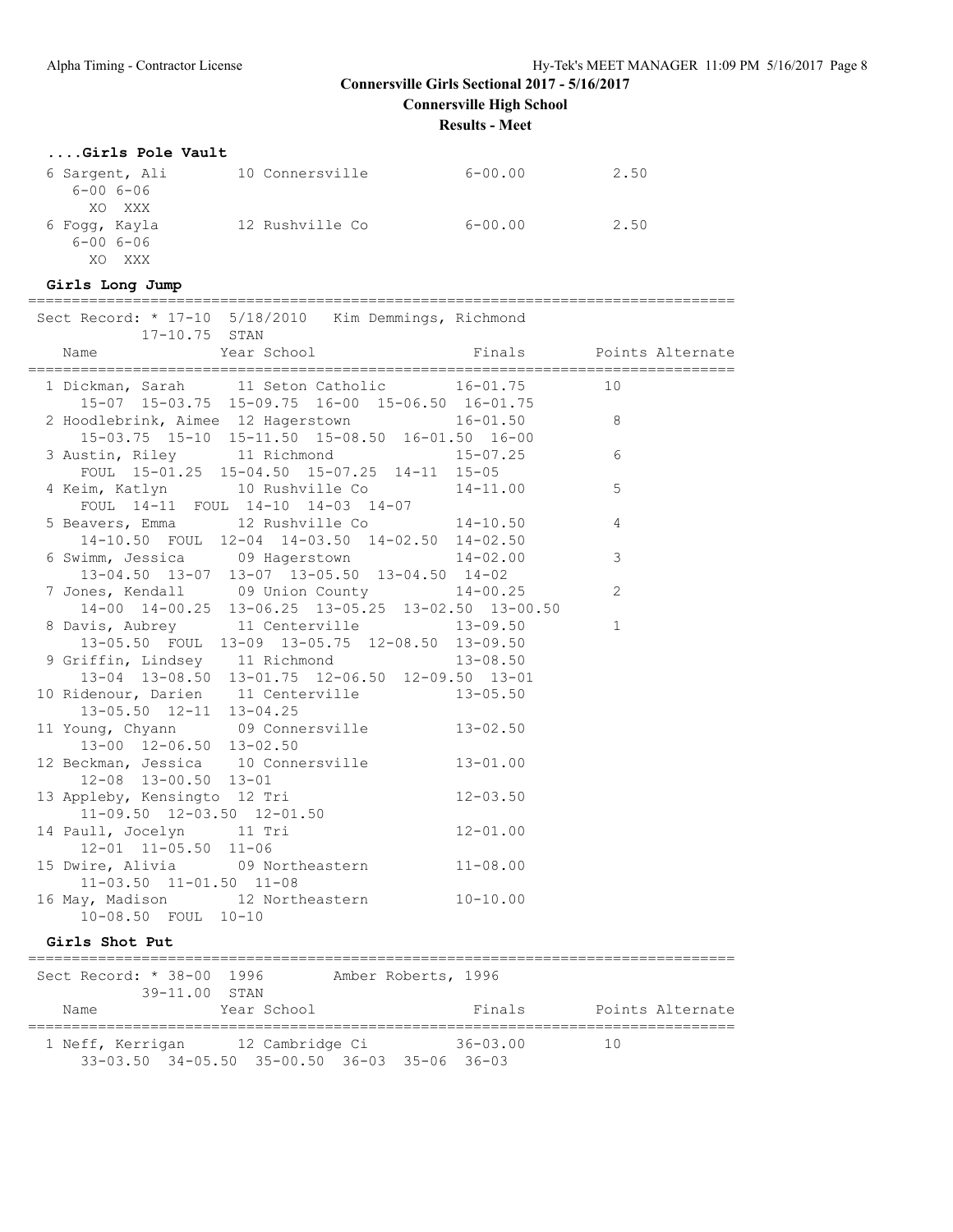#### **....Girls Shot Put**

| 2 Adams, Madison 11 Northeastern 34-00.50                                                                                                                                           | $\overline{\phantom{0}}$ |
|-------------------------------------------------------------------------------------------------------------------------------------------------------------------------------------|--------------------------|
| 32-01 31-08 33-10.50 31-09.50 32-11 34-00.50<br>3 Stegall, Faith 11 Northeastern 33-08.50 6<br>29-11 32-06 32-07 33-08.50 31-00.50 32-00<br>4 Adams, Laney 10 Hagerstown 33-04.50 5 |                          |
|                                                                                                                                                                                     |                          |
|                                                                                                                                                                                     |                          |
|                                                                                                                                                                                     |                          |
| 30-05 31-00 29-07 28-03.50 33-04.50 29-01<br>5 Shultz, Kaelynn 10 Hagerstown 33-04.00 4                                                                                             |                          |
|                                                                                                                                                                                     |                          |
| 31-10 31-09 33-04 29-08.50 FOUL 33-00                                                                                                                                               |                          |
| $\frac{1}{2}$ beckman, Jessica 10 Connersville $\frac{32-04.50}{2}$ 3                                                                                                               |                          |
| 29-11.50 FOUL 30-11.50 31-02 30-09 32-04.50                                                                                                                                         |                          |
| 7 Willlis, Emily 12 Centerville 31-03.00                                                                                                                                            | $\overline{c}$           |
| 29-09.50 31-03 29-03 30-04.50 FOUL 28-11.50                                                                                                                                         |                          |
| 8 Campbell, Viktoria 09 Rushville Co 30-10.00 1                                                                                                                                     |                          |
| 30-09 30-10 30-07.50 29-09 29-08 23-04.50                                                                                                                                           |                          |
| 9 Barrett, Olivia 11 Connersville 29-11.00                                                                                                                                          |                          |
| 29-11 27-03.50 29-03 FOUL FOUL 25-09                                                                                                                                                |                          |
|                                                                                                                                                                                     |                          |
| 10 Abrams, Maddy 09 Tri 29-02.50<br>27-08.50 28-01 29-02.50                                                                                                                         |                          |
| 11 Kemple, Leah 10 Rushville Co 29-00.50                                                                                                                                            |                          |
| 29-00.50 28-09.50 28-10.50<br>12 Smith, Victoria 12 Tri 25-08.50                                                                                                                    |                          |
|                                                                                                                                                                                     |                          |
| 25-08.50 24-04 25-02                                                                                                                                                                |                          |
| 13 Toschlog, Autumn 10 Centerville 24-09.00                                                                                                                                         |                          |
| 22-05 22-11 24-09                                                                                                                                                                   |                          |
| 14 Moore, Jesse 10 Richmond 24-00.50                                                                                                                                                |                          |
| 22-10.50 24-00.50 22-06.50                                                                                                                                                          |                          |
| 15 Steele, Sidney 12 Cambridge Ci 23-04.00                                                                                                                                          |                          |
| 23-04 22-02.50 21-10.50                                                                                                                                                             |                          |
| 16 Johnson, Breeann 09 Union County 21-06.00                                                                                                                                        |                          |
| 21-06 19-09 20-08                                                                                                                                                                   |                          |
| -- Coyle, Aubrey 12 Richmond FOUL                                                                                                                                                   |                          |
| FOUL FOUL FOUL                                                                                                                                                                      |                          |
|                                                                                                                                                                                     |                          |

#### **Girls Discus Throw**

================================================================================= Sect Record: \* 135-04 5/15/2007 Courtney Bowen, Centerville

| $127-03$ STAN                                   |              |                         |
|-------------------------------------------------|--------------|-------------------------|
| Year School لا Year School<br>Name              |              | Finals Points Alternate |
|                                                 |              |                         |
| 1 Beckman, Jessica 10 Connersville 119-05.00    |              | 10                      |
| 109-11 103-07 107-00 112-00 102-03 119-05       |              |                         |
| 2 Willlis, Emily 12 Centerville 104-09.00       |              | 8                       |
| 104-09 FOUL 99-01 FOUL 97-06 102-08             |              |                         |
| 3 Barrett, Olivia 11 Connersville 100-05.00     |              | 6                       |
| 93-03 100-05 90-09 90-10 86-00 89-02            |              |                         |
| 4 Walker, Antonia 11 Rushville Co 39-10.00      |              | 5                       |
| FOUL 94-11 91-08 FOUL 88-09 99-10               |              |                         |
| 5 Richards, Kristen 12 Richmond 99-08.00        |              | 4                       |
| $92-00$ $99-08$ $93-01$ $90-05$ $94-02$ $90-03$ |              |                         |
| 6 Meyer, Morgan 11 Rushville Co 93-00.00        |              | 3                       |
| 93-00 92-05 76-05 88-06 91-08 FOUL              |              |                         |
| 7 Abrams, Maddy 09 Tri                          | $92 - 07.00$ | $\mathcal{L}$           |
| FOUL 89-03 92-07 FOUL 83-00 77-09               |              |                         |
| 8 Rankin, Alizah 09 Northeastern 89-09.00       |              |                         |
| 77-08 84-10 89-09 84-09 77-06 74-11             |              |                         |